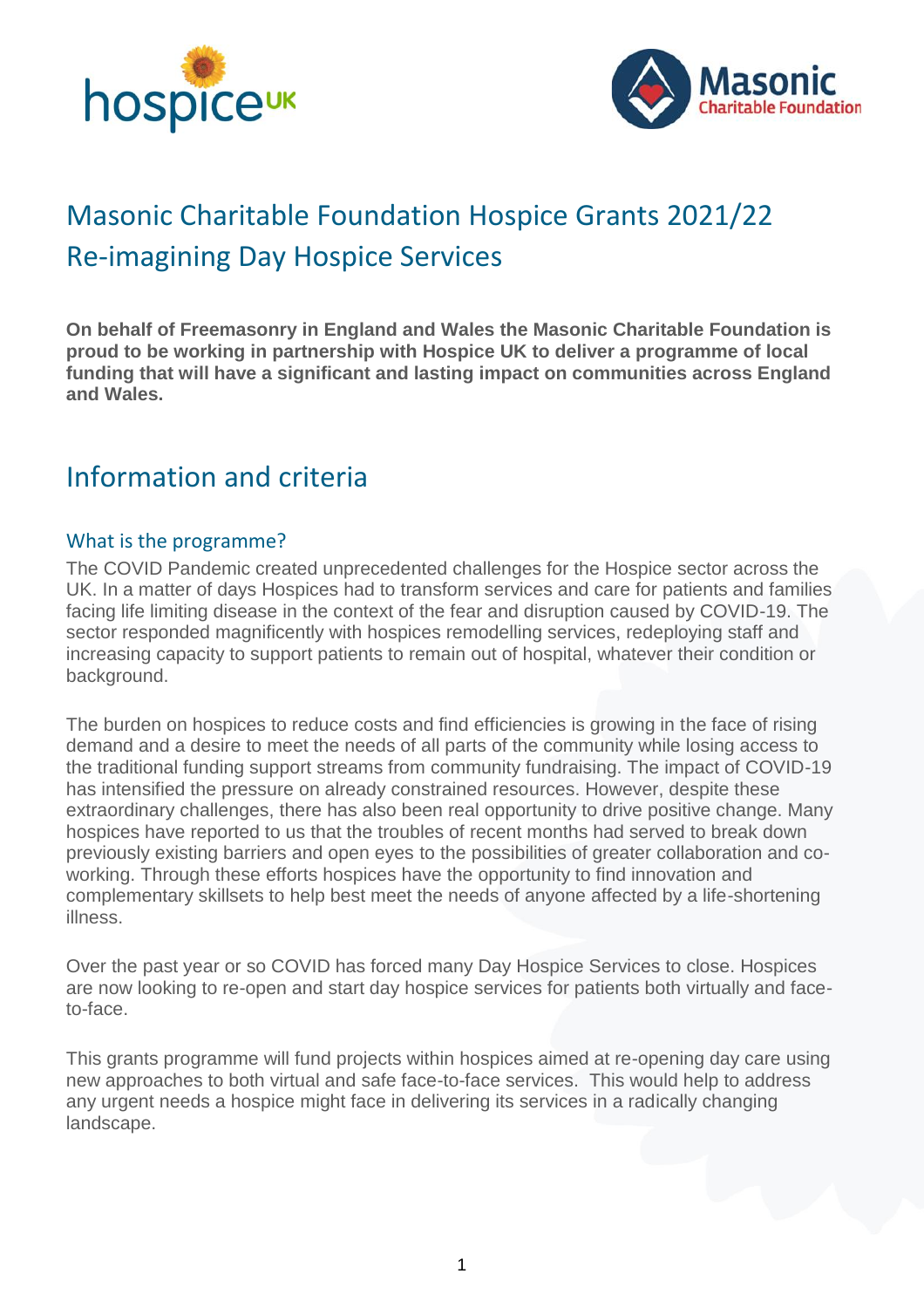#### **Grants**

Grants of up to £35,000 are available to support projects running over a period of 18 months. This allows for up to 3 months setup phase and 12 months project delivery – with a further 3 months to cover any unforeseen delays mid project.

The grant programme would be seeking to facilitate sustainable change in hospice care. Grant recipients would be expected to assess the impact of the grant against their intended outcomes, which in turn would serve as case studies in an evaluation to support wider sector learning.

#### The proposed work

Making better use of technology - building on recent experiences gained during Covid-19, technological innovations offer the opportunity to make transformative shifts in patientcentred care models. However, there is not a one size fits all approach to implementation. Hospices will need to consider a range of opportunities in combination to flexibly meet their specific circumstances. Projects could include:

- Capital costs for redeveloping a Day Room to include use of technology
- Equipment, marketing/publicity material and resources
- Staff training
- Equipment for patients
- Telephone support

# Available funding

Total available funding in this grant round is £300,000. We expect to award between eight and ten grants in this round.

Only one application can be considered from each hospice

# Eligibility criteria

Eligible organisations are members of Hospice UK:

- adult hospices
- children's hospices.

Based in England, Wales, the Channel Islands or the Isle of Man.

NB: Hospices awarded a grant in the April 2021 Masonic Charitable Foundation/Hospice UK widening access programme **are not** eligible to apply in this round.

#### Deadline

**The deadline for applications is Monday, 14 February 2022 at 17:00**. Applicants will be informed whether or not they have been successful in early April.

#### Financial situation

If we receive more applications than we can fund and the project has been assessed and is strong enough to be in contention for a grant, then hospices' free reserve levels may be taken into account.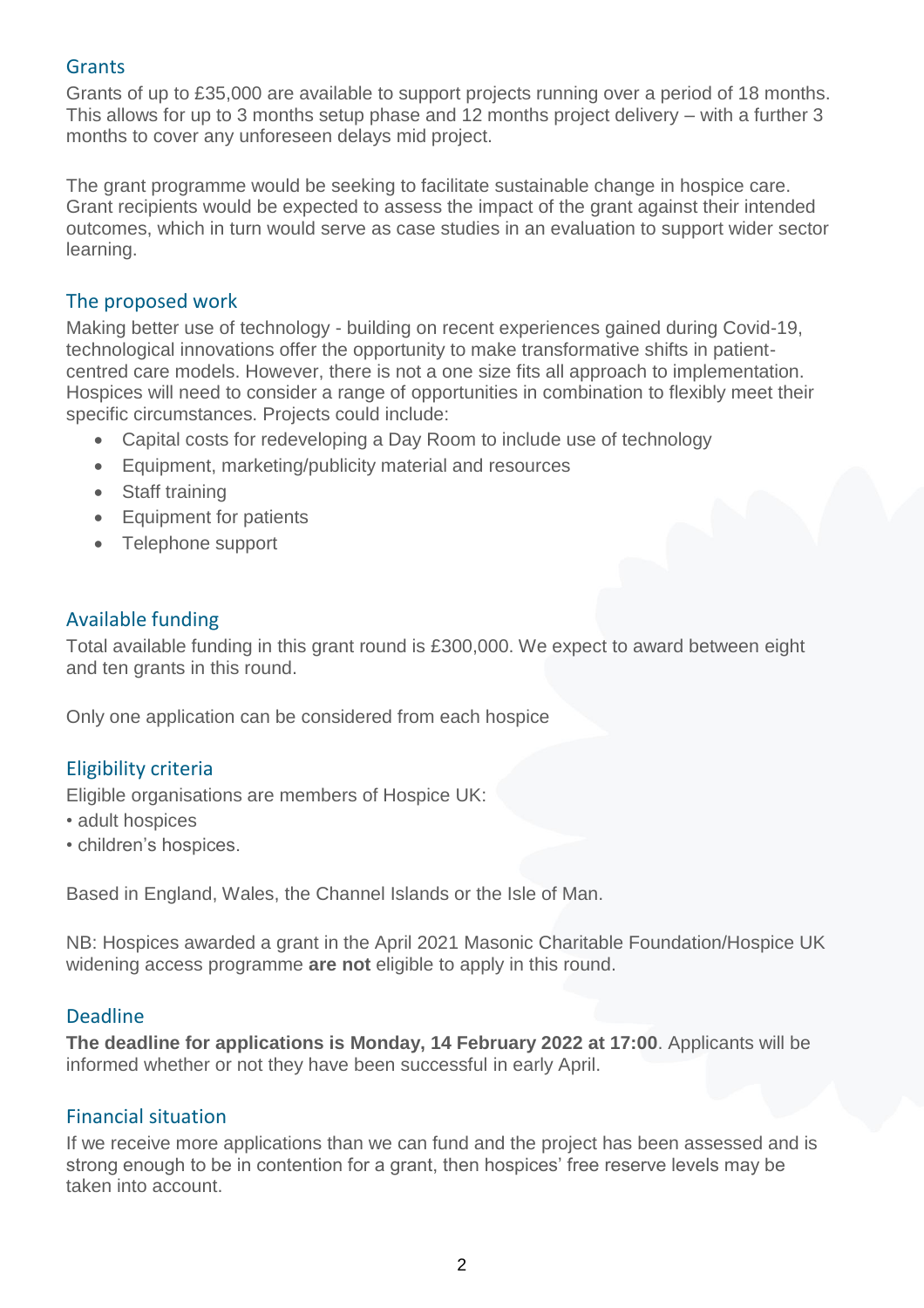For the purpose of this grant programme:

- free reserves are defined as all reserves with the exception of endowed or restricted funds and any reserves represented by tangible fixed assets
- running costs are defined as total expenditure as per the most recent audited accounts.
- where the hospice operates one or more trading subsidiaries, the figures are to be based on the consolidated levels of reserves and expenditure for the group.

# User involvement and partnership working

We expect that your project will involve consultation with current and future service users. This should be evidenced in your application.

Where appropriate, if a project is a collaboration between a hospice and others (e.g. internal colleagues/departments, hospitals, CCGs or Local Health Boards, community groups, local councils or other organisations) the lead organisation must be a member of Hospice UK. Where a partnership is proposed, it is important that letters of support from partner organisations are submitted along with your application.

# Organisational support

The project lead could need dedicated time to undertake the proposed work and full support from the applicant organisation to execute necessary change to culture and practice.

The organisation will need to demonstrate that the developments will continue beyond the end of the grant period. The chief executive or equivalent at the hospice will be asked to write and sign a statement of support (on hospice headed paper) outlining how the proposed work fits with the strategic direction and business plan of the applicant organisation; provide assurance that this work will make a difference in practice and the organisation will take responsibility to review the progress of the project to ensure that change is effected; and describe any other support which will be provided.

# Eligible costs

For the purpose of this grant programme, we consider a 'project' to be a discrete range of activities with a clear purpose, designed to bring about change. These activities would normally incur costs over a variety of items, which could include:

- Staff salary. Funding can cover full-time or part-time staffing, or a combination of both
- Equipment
- Travel
- Staff training.

Please note, if your application is successful, you will be required to attend a Project Lead Day, possibly in London - subject to COVID-19 restrictions. You should allow for the cost of travel for this as part of your budget. The Project Lead may also be expected to take part in webinars that would form part of a Community of Practice for the duration of the grant period.

It is expected that the majority of the grant would go towards implementation costs of the service. However, a range of different items should be budgeted for and all must be directly relevant to the project.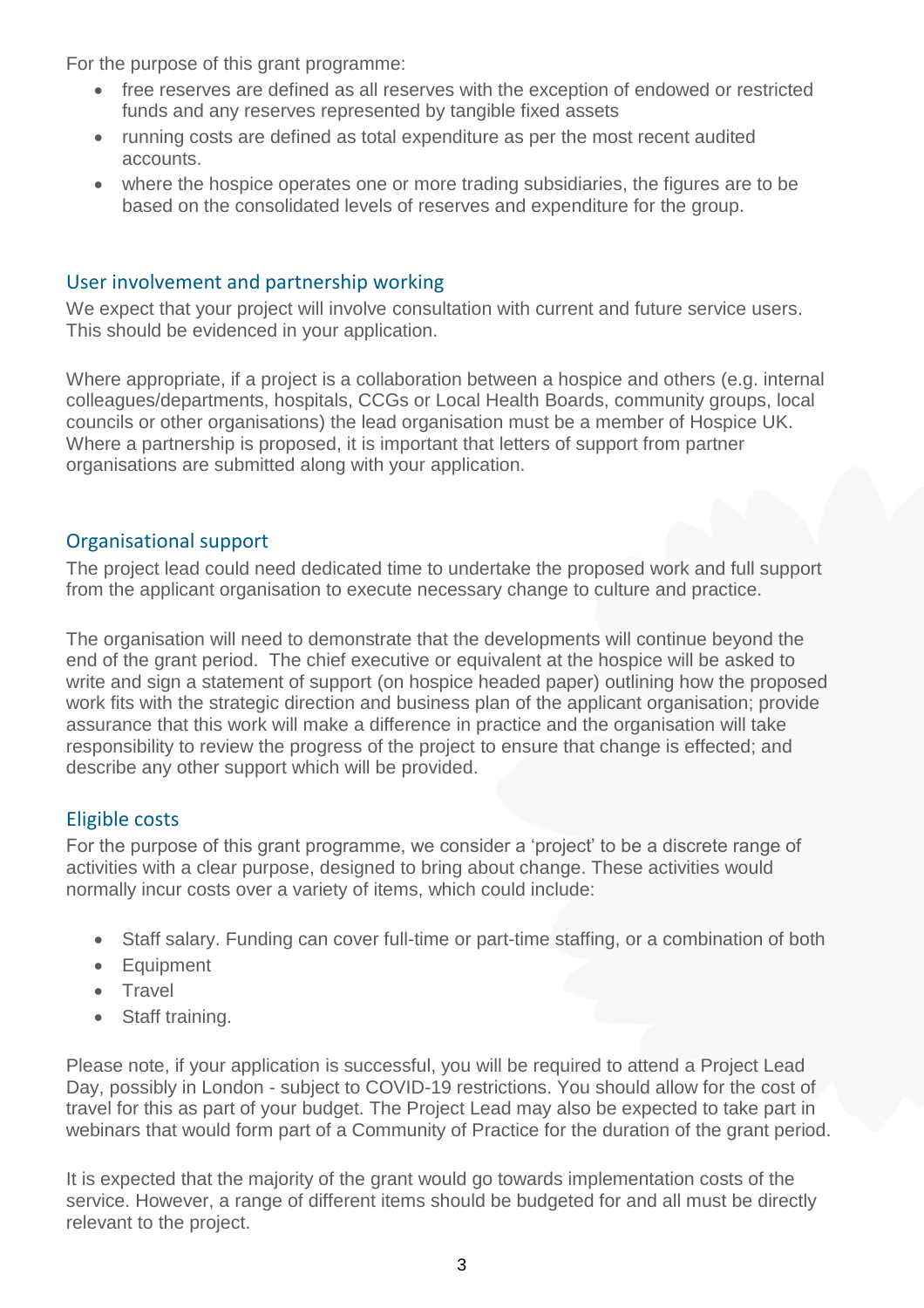# What is not eligible?

Non-eligible pieces of work include:

- activities such as undertaking a needs analysis or mapping exercise
- a continuation of an existing service unless this application is to enhance the service
- work that has already started before April 2022 although if you ran a clearly identified pilot phase before this date, you are not precluded from making an application to develop it further
- isolated pieces of equipment not related to the proposed work
- direct salary costs for tasks not related to the project the aim is to release the applicant from some of their duties to undertake the proposed work.

#### Application process

We encourage all potential applicants, after reading the application materials, to contact the grants team to informally discuss your proposal. This enables us to establish whether your planned work fits within the general requirements of the programme and offers you an opportunity to find out more about what we are looking for.

Please note that discussing your proposal with the Grants Team does not guarantee the success of your application.

Only one application per grant round will be considered from each hospice.

Full applications can be made on the online forms available on our website: [www.hospiceuk.org.uk/grants](http://www.hospiceuk.org.uk/grants) 

# Completing the online form

Before you can access the online application form you will be asked several questions in the eligibility filter. If answered correctly, you will be directed to the full application form.

**Tip, you may find it helpful to prepare your answers in Word first**. A template of the application questions is available on the website in Word version. You can use the template to 'cut and paste' your answers into the online form.

When you are filling in your application form, please give concise answers as some questions may have a limit on the number of words you can write.

In addition, if a grant is awarded, we will ask you to report back on your project by referring to the answers written on your application form, so it is important to be realistic in your answers.

#### Submitting the online form

Once you have completed the application form you can submit it online. To submit, go to the last page of the form and at the bottom is a 'submit' button. Once you are happy with your application, click 'submit'.

Once you have submitted your application you will receive a confirmation of submission email, which will include a copy of your application.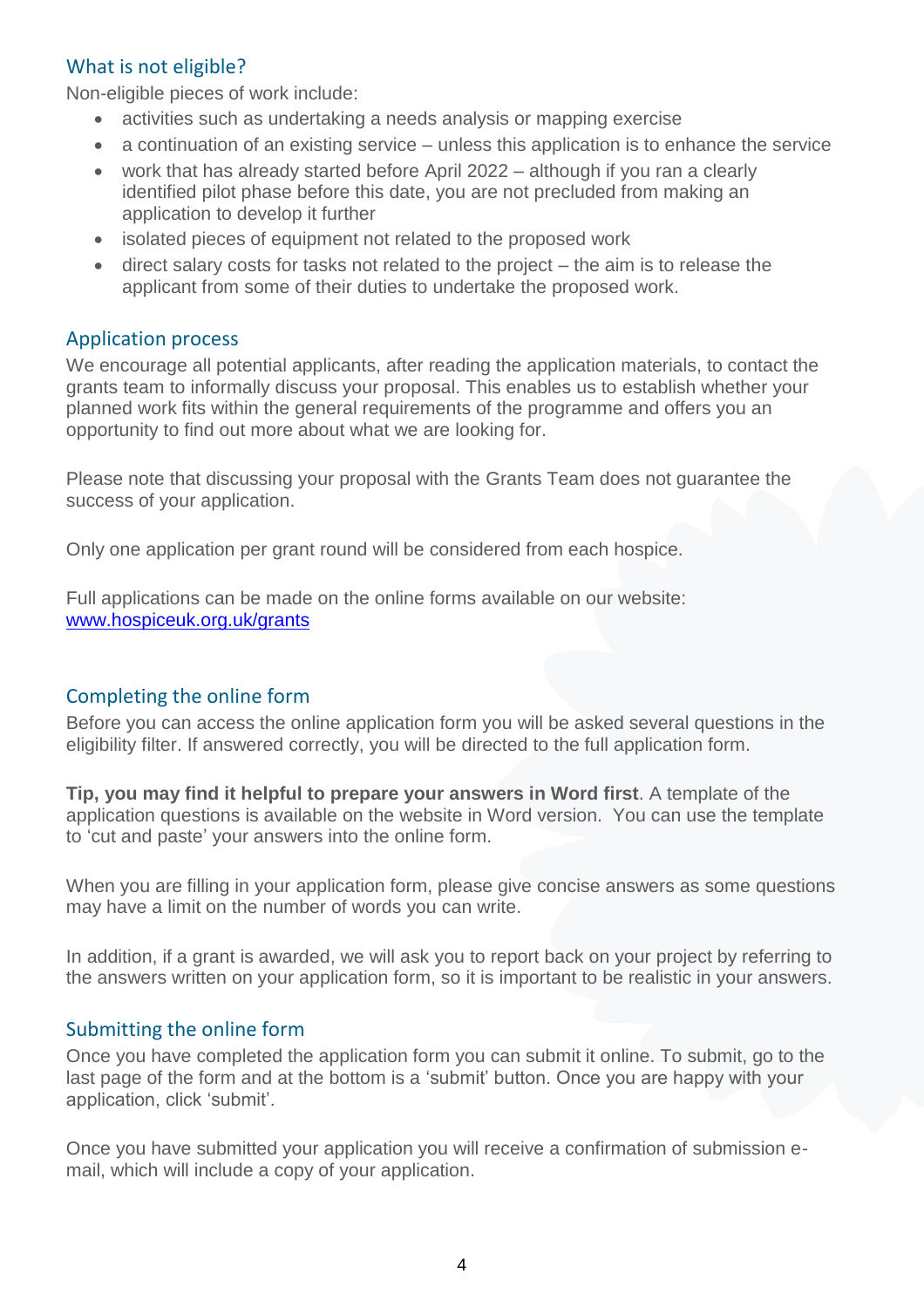Please attach to your application:

- a signed statement of support on hospice headed paper from your chief executive
- letters of support from partner organisations (where appropriate)
- any other supporting information, such as a feasibility study or scoping exercise, that identifies the need for the project.

# Assessment

Applications will undergo a two stage assessment process:

#### **1. By Programme Staff**

To check the application meets the basic eligibility criteria. If further information is required at this stage, a member of the programme staff will request it.

#### **2. By the Major Grants Committee**

During the second stage all applications will be considered by the Major Grants Committee, which comprises of senior hospice personnel as well as staff from Hospice UK and representatives from the Masonic Charitable Foundation.

Applications will be assessed against set criteria, including evidence that the proposed project will:

- Be able to **evidence an enhancement** of day hospice services
- **Address an unmet need** in the current day hospice services provision with an understanding of how the needs of users have been incorporated.
- **Improve the current experience** of people using these services
- Have high-level **organisational buy-in** i.e. evidence that this is in line with your organisation's strategy
- Use **reliable and validated outcome measures**
- Be **sustainable** once our funding has ended.

In addition, **value for money** and the **feasibility** of the proposed work will be taken into account.

You should address each of the points above in your application. These are not listed in order of importance.

**The Grants Committee will prioritise innovative projects they feel would most likely contribute to national learning and the possibility of scaling and replicating your model in other settings**. To support this, your application should demonstrate how your project would build on established practice, be nationally relevant and show a clear need.

**It may also be necessary to allocate funding to ensure a balanced geographical spread and project type are taken into account.**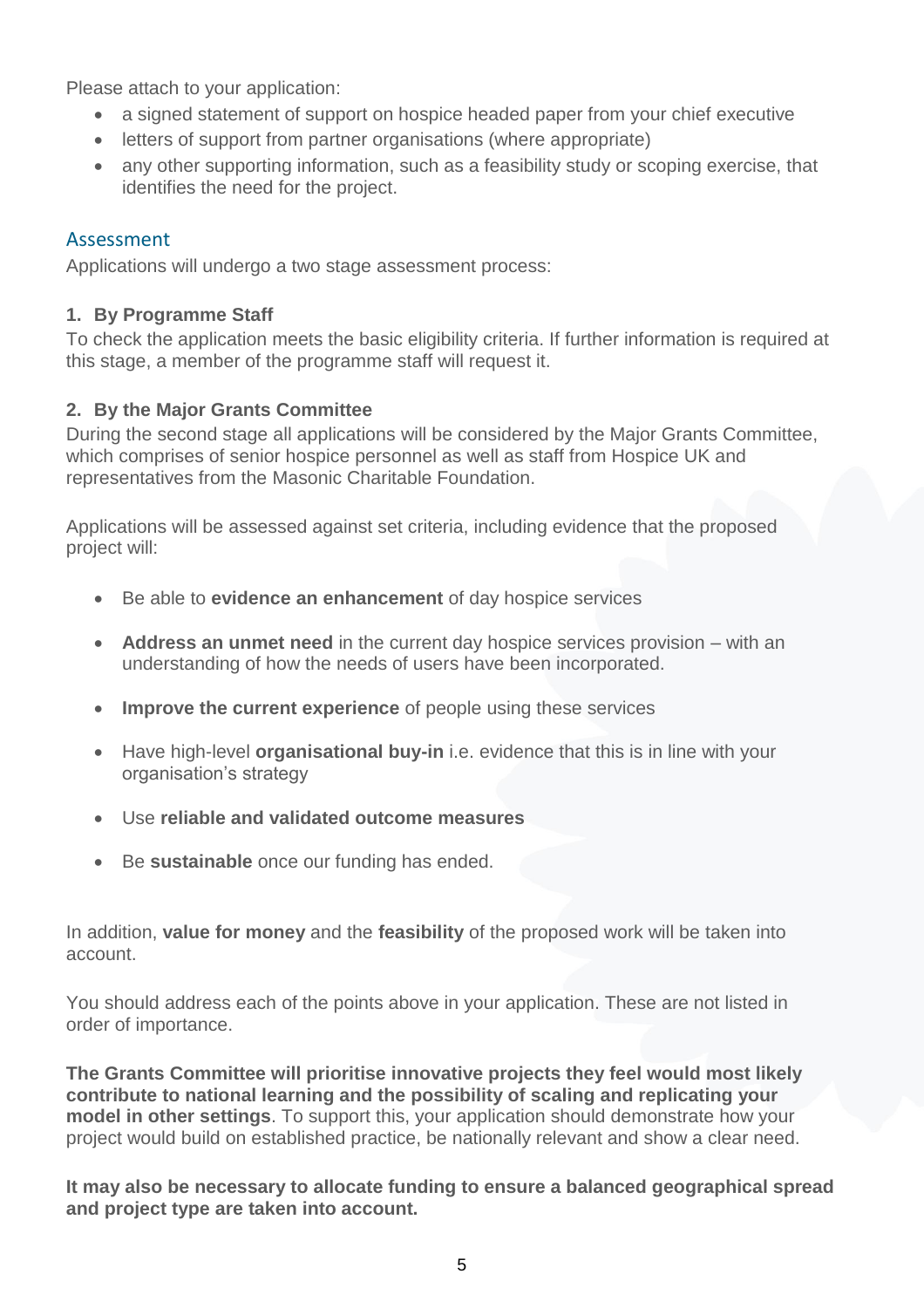The Grants Committee will prioritise those projects that have the ability to start soon after the decision to fund has been announced.

It is likely that we will receive more applications than the amount of funding available, so the success of your application cannot be guaranteed and the committee's decision is final.

# Supporting documentation for your application

You have the opportunity to submit supporting documentation to strengthen your bid. Examples of documentation you should consider including:

- evidence for why the activity proposed will have the impact we are looking for
- evidence of need for your proposed work in your locality
- information about partners and collaboration that will have an impact on the success of your project

# What happens if successful?

If your application for a grant is successful then we will send an award letter, together with an acceptance form, to the chief executive at the hospice. We may contact the application sponsor personally to confirm support of your application.

The acceptance form must be signed by the chief executive and trustee of the applicant organisation-, agreeing to the conditions of the grant. We will ask you to confirm when the project will start and when you expect to complete it.

The project should start within three months and finish within 12 months of the date of the grant award letter. We reserve the right to withdraw funding after 18 months from the award date if it is not claimed, so it is important that you keep us up to date with progress.

Payments will be made on the submission of a grant claim form together with evidence of expenditure such as copies of paid receipts and invoices in relation to the grant.

All grant holders will need to provide an evaluation of their project at the end of the funding period.

#### Through the life of your grant

Hospice UK and the Masonic Charitable Foundation are keen to see how our grants make a real difference to the work of hospices and to learn how funded projects have improved the experience for patients, and their families.

We are also interested in increasing and sharing learning from the projects that are funded through this programme. If successful in your application for funding, you will be expected to contribute to this. Activities may include:

- submitting regular progress reports (every 3 months) after your grant has been awarded
- site visits by staff from Hospice UK to evaluate progress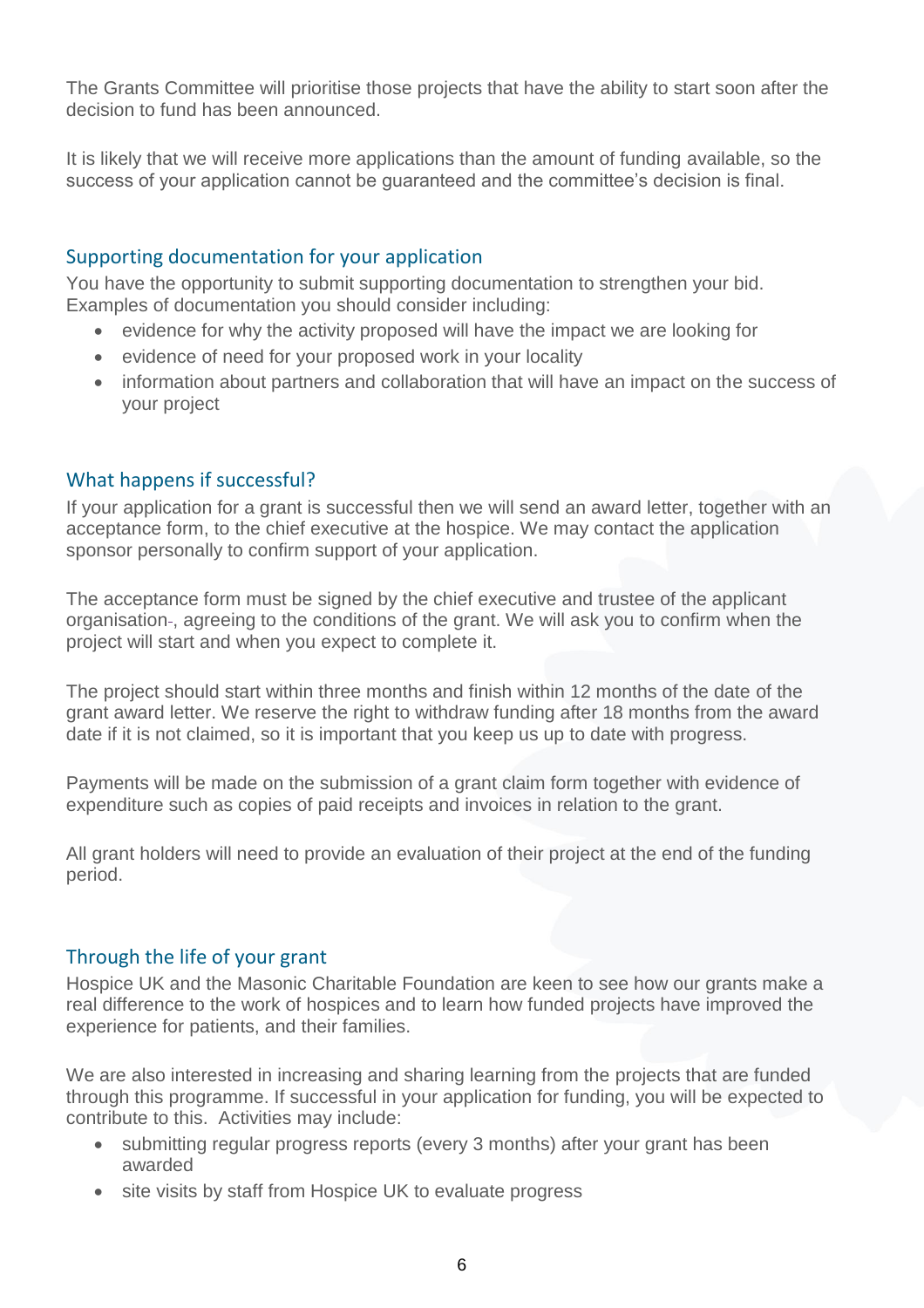- access to ongoing support from the Grants Team to ensure that your project goes as smoothly as possible and to offer facilitation to help resolve any issues
- sharing of ideas and knowledge and peer support through a variety of media and attendance at a project lead day and/or related events
- contribution of data and outcomes to project evaluation framework
- meeting with local Freemasons for a presentation and to take part in publicity of the grant
- share the learning from your project either in a peer reviewed journal, national event or publication e.g. presentation or poster
- short updates (a template will be provided) 12 months post grant period, where appropriate, case studies.

#### Once your project is complete

As a condition of your grant, you will be required to send us a final report at the end of the grant funded period of your project. You will be asked for further information about what you have achieved and what impact the work has had on the experience for patients and their families.

# Timetable

An outline timetable for the programme is given below.

- 14 February Deadline for submission of applications 17:00
- Mid-March Major Grants Committee meet to allocate funding
- Early April all applicants to be notified of decisions
- End July First progress report due from grantees

#### Acknowledgements

Grant holders are required to acknowledge the Masonic Charitable Foundation, local masonic representatives and Hospice UK in any information that is circulated about the project. This includes e.g. conference presentations, reports, publications and articles that arise from the work.

#### [Masonic Charitable Foundation](https://mcf.org.uk/)

Freemasonry is one of the largest charitable givers in the country, contributing £51.1m to deserving causes in 2020 alone. Freemasons do not only donate money – more than 18.5 million hours of volunteer work is undertaken by our members in their communities every year. As the national charity of Freemasonry in England and Wales, the Masonic Charitable Foundation awards grants to tackle some of the most significant challenges in society, in particular, reducing loneliness in later life and ensuring a positive future for young children. We work in partnership with some of the biggest charities in the country to deliver our support. Through the MCF, Freemasonry also contributes significant funding for hospice services and research into treatments and cures for medical conditions and makes donations, at home and overseas, to support those affected by major natural disasters.

#### [Hospice UK](http://www.hospiceuk.org/)

Hospice UK is the national charity for hospice care. Everything we do aims to support hospices to provide more incredible care for more people. Our vision is for everyone facing the end of life, whoever they are and where ever they may be, to have the best possible care.